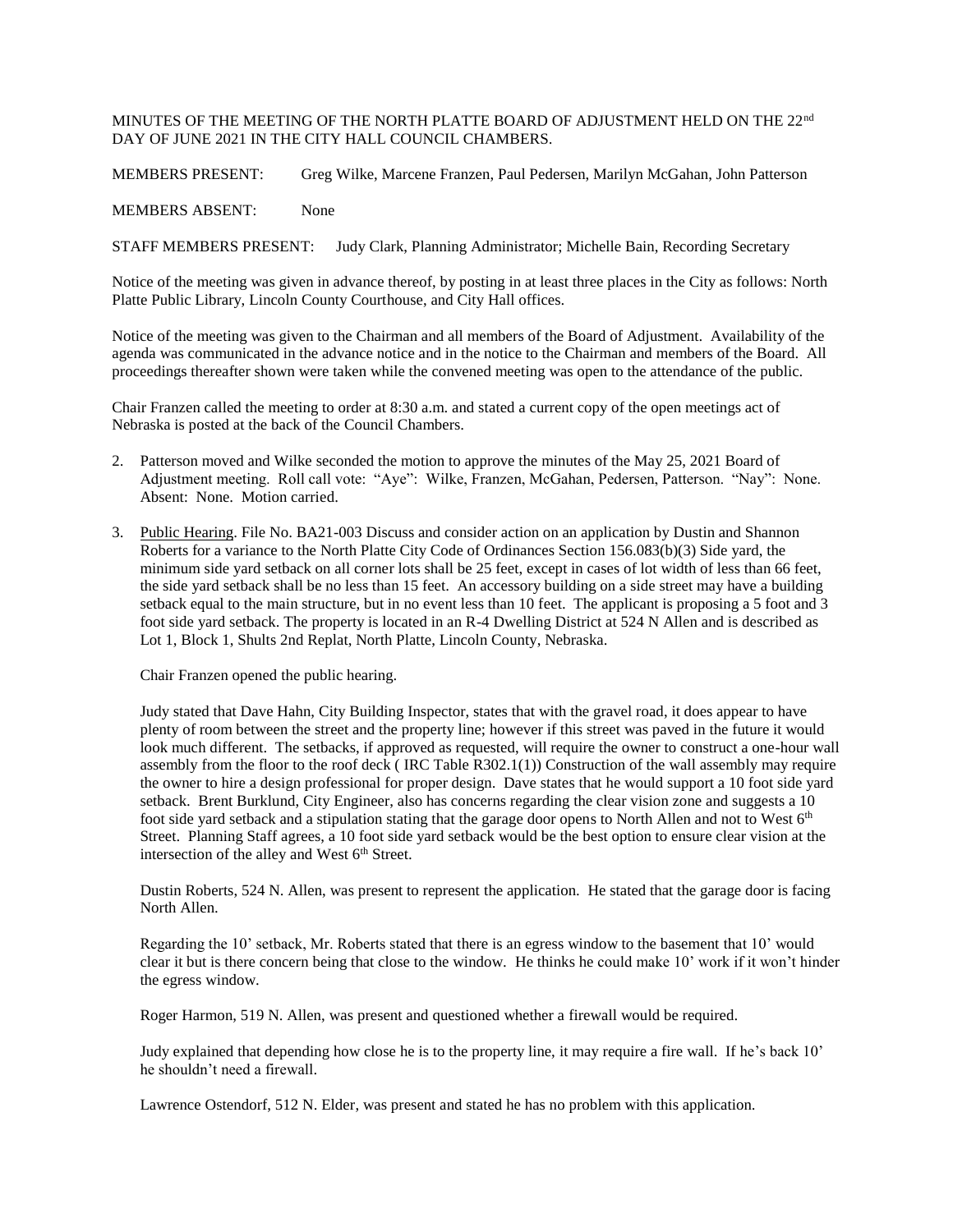Matthew Kibbon, City Administrator, was present and stated the reason a firewall is required is because of the 3' dimension. He would like to make the motion that there is latitude for city administration and building department to determine if they would need to require that 1 hour firewall. There would never be a structure adjacent to this building along  $6<sup>th</sup>$  Street.

Mr. Roberts asked if the firewall or visibility is the main concern, he would rather leave the setback at 5' and is okay with putting the firewall in..

Judy stated that visibility is the main concern.

Mr. Roberts stated his neighbor's fence seems to be a visibility concern so why would his garage be different.

Judy explained the reason for the clear vision zone.

Patterson moved and McGahan seconded the motion to close the public hearing. Roll call vote: "Aye": Wilke, Franzen, McGahan, Pedersen, Patterson. "Nay": None. Absent: None. Motion carried.

Patterson stated he drove by the site and it seems clear he would follow the guidelines that city engineer and planning staff has come up with.

There was some discussion about adding something about working with the city administrator if the applicant has difficulty fitting the building in the guidelines. It was determined that should not be added to the motion.

There was discussion regarding whether the street will be paved in the future. At this point there are no plans for paving.

Patterson moved and Pedersen seconded the motion to find that the application for a variance to the North Platte City Code of Ordinances Section 156.083(b)(3) Side yard, the minimum side yard setback on all corner lots shall be 25 feet, except in cases of lot width of less than 66 feet, the side yard setback shall be no less than 15 feet, to allow a side yard setback of 10 foot be approved and granted forthwith because the strict application of any enacted regulation would result in peculiar and exceptional practical difficulties to, or exceptional and undue hardship upon the owner of such property, and such relief may be granted without substantial detriment to the public good and without substantially impairing the intent and purpose of any ordinance or resolution and the applicant does conform with the following five findings necessary for the board to grant the variance.

- a. The strict application of the zoning regulation would produce undue hardship,
- b. Such hardship is not shared generally by other properties in the same zoning district and the same vicinity,
- c. The authorization of such variance will not be of substantial detriment to adjacent property and the character of the district will not be changed by the granting of the variance,
- d. The granting of such variance is based upon reason of demonstrable and exceptional hardship as distinguished from variance for purposes of convenience, profit or caprice.
- e. The board finds that the condition or situation of the property concerned or the intended use of the property is not of so general or recurring a nature as to make reasonably practicable the formulation of a general regulation to be adopted as an amendment to the zoning regulation.

Roll call vote: "Aye": Wilke, Franzen, McGahan, Pedersen, Patterson. "Nay": None. Absent: None. Motion carried.

4. Election of officers.

Franzen nominated Wilke for Chair. Pedersen seconded the nomination. Roll call vote: "Aye": Wilke, Franzen, McGahan, Pedersen, Patterson. "Nay": None. Absent: None. Motion carried.

McGahan nominated Patterson for Vice-Chair. Pedersen seconded the nomination. Roll call vote: "Aye": Wilke, Franzen, McGahan, Pedersen, Patterson. "Nay": None. Absent: None. Motion carried.